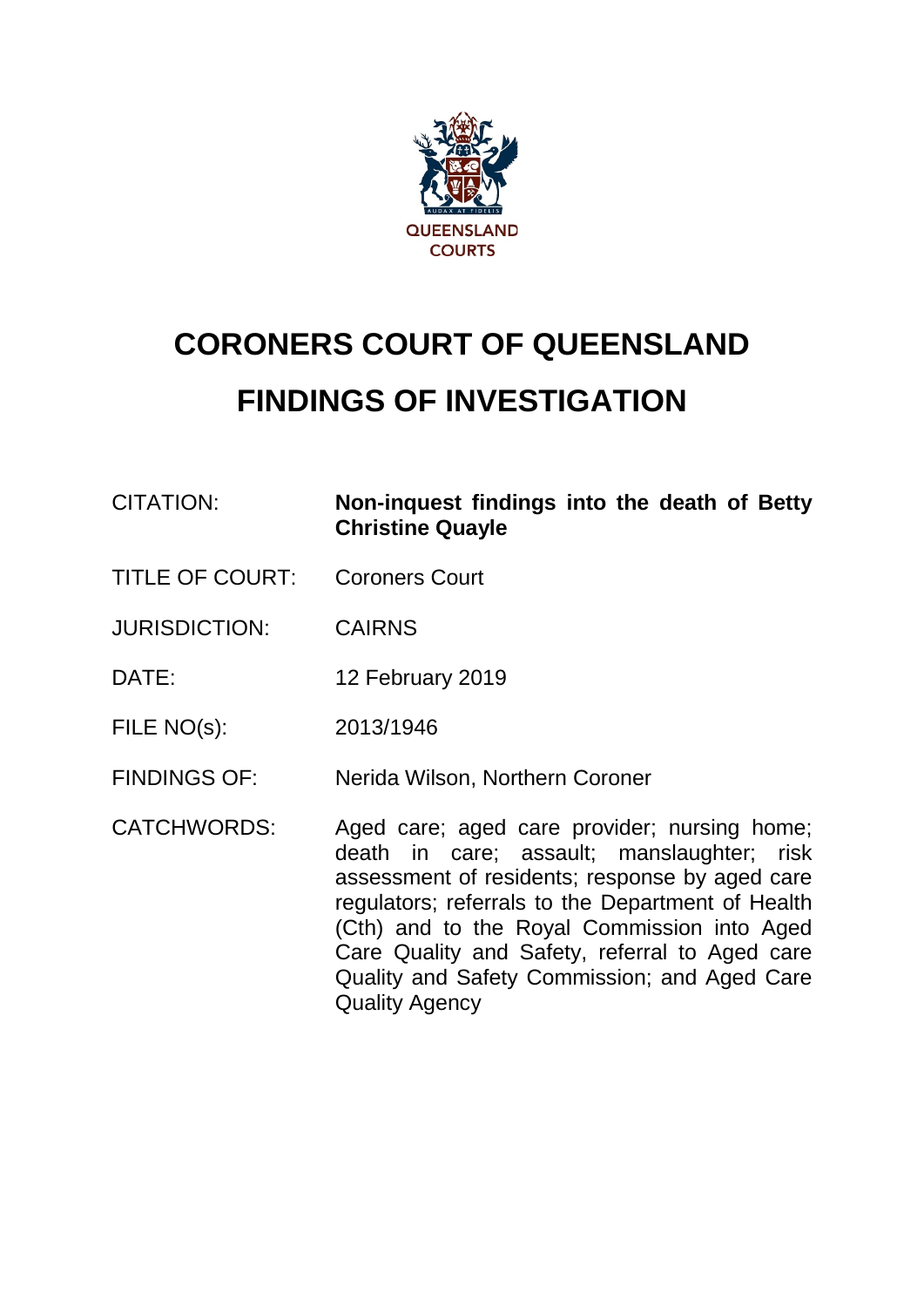# **Contents**

| Resident A's Admission and Behavioural History at Glenmead Village  2             |  |
|-----------------------------------------------------------------------------------|--|
|                                                                                   |  |
|                                                                                   |  |
|                                                                                   |  |
|                                                                                   |  |
|                                                                                   |  |
| Audit of Glenmead Village by the Australian Aged Care Standards and Accreditation |  |
|                                                                                   |  |
|                                                                                   |  |
|                                                                                   |  |
|                                                                                   |  |
|                                                                                   |  |
|                                                                                   |  |
|                                                                                   |  |
|                                                                                   |  |
|                                                                                   |  |
|                                                                                   |  |
|                                                                                   |  |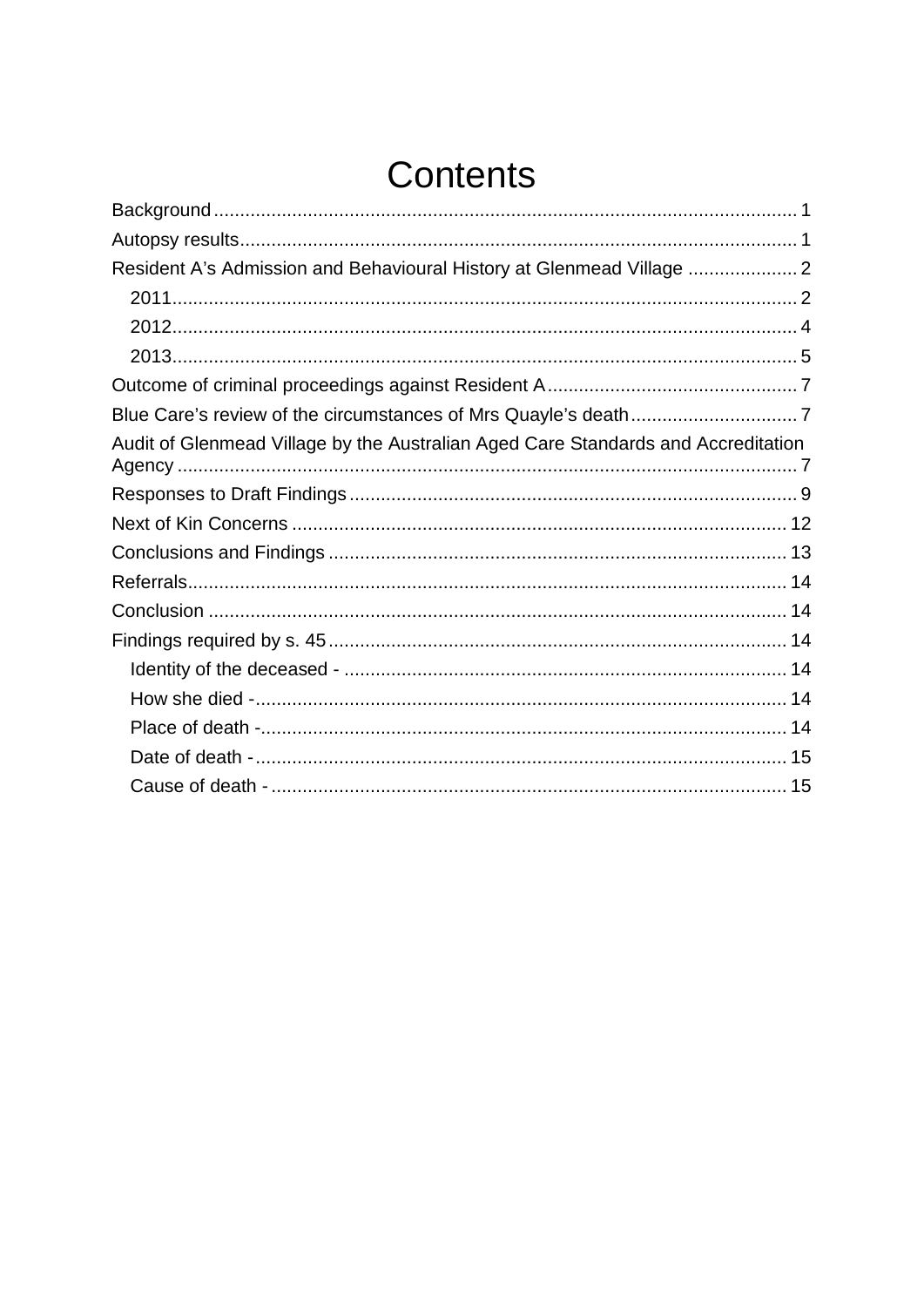#### <span id="page-2-0"></span>**Background**

- 1. Betty Christine Quayle was 89 years of age when she died on 31 May 2013.
- 2. Mrs Quayle was fragile and experiencing functional decline. She resided in Kingfisher Lodge at the Glenmead Village aged care facility in Cairns. Mrs Quayle's adult children visited her at the facility and kept in contact with their mother by telephone.
- 3. At the time of Mrs Quayle's death the facility was owned by Blue Care Queensland. It is now owned and operated by Regis Aged Care.
- 4. Archreinafter referred to as Resident A) was also a resident of Glenmead Village although in a different wing to Mrs Quayle. He was admitted into care in June 2011. Resident A was 74 years of age and he suffered from cognitive impairment, consistent with alcohol related dementia.
- 5. At about 3:00am on 30 May 2013, Resident A wandered from his wing and inadvertently into Mrs Quayle's room. Resident A, believing he was in his room, told Mrs Quayle to wake up and get out of his bed. Mrs Quayle was unable to respond to him. Resident A then attempted to remove her from the bed. He assaulted Mrs Quayle a number of times causing a number of visible injuries to her, before leaving the room.
- 6. A nurse saw Resident A with blood on his clothing and hands. Resident A took the nurse to Mrs Quayle's room, where she found Mrs Quayle seriously injured. Amongst her injuries she had a deep skin tear to her left forearm, the only explanation for which, was the assault upon her by Resident A.
- 7. Mrs Quayle was transported to the Cairns Base Hospital. She was pronounced deceased at 2:30pm on 31 May 2013.

# <span id="page-2-1"></span>**Autopsy results**

- 8. A forensic pathologist performed an external and internal autopsy on 3 June 2013. An autopsy report was produced on 23 April 2014.
- 9. The forensic pathologist was of the opinion that the medical cause of Mrs Quayle's death was a blunt force head injury.
- 10. Although the extent of Mrs Quayle's brain injury was less than would usually be expected to cause death, the forensic pathologist was of the opinion that it was likely that Mrs Quayle's death was the consequence of a background of severe heart and lung compromise, with superimposed consequences of blunt force tissue injury and subdural bleeding.
- 11. It was also noted that Mrs Quayle had suffered other injuries particularly to her left arm and chin. It was noted that she had "*bruising over both sides of the chin and the right side of the face and nose, multiple areas of bruising over the front of the trunk, the arms, both forearms and both legs, tearing of fragile skin of both forearms and associated treatment of those*".
- 12. The autopsy report also noted that "*the general fragility of her body tissue [meant] that only minimal force*" may have been required to cause her injuries.
- 13. I am of the view that the general fragility of Mrs Quayle's body tissue clearly indicates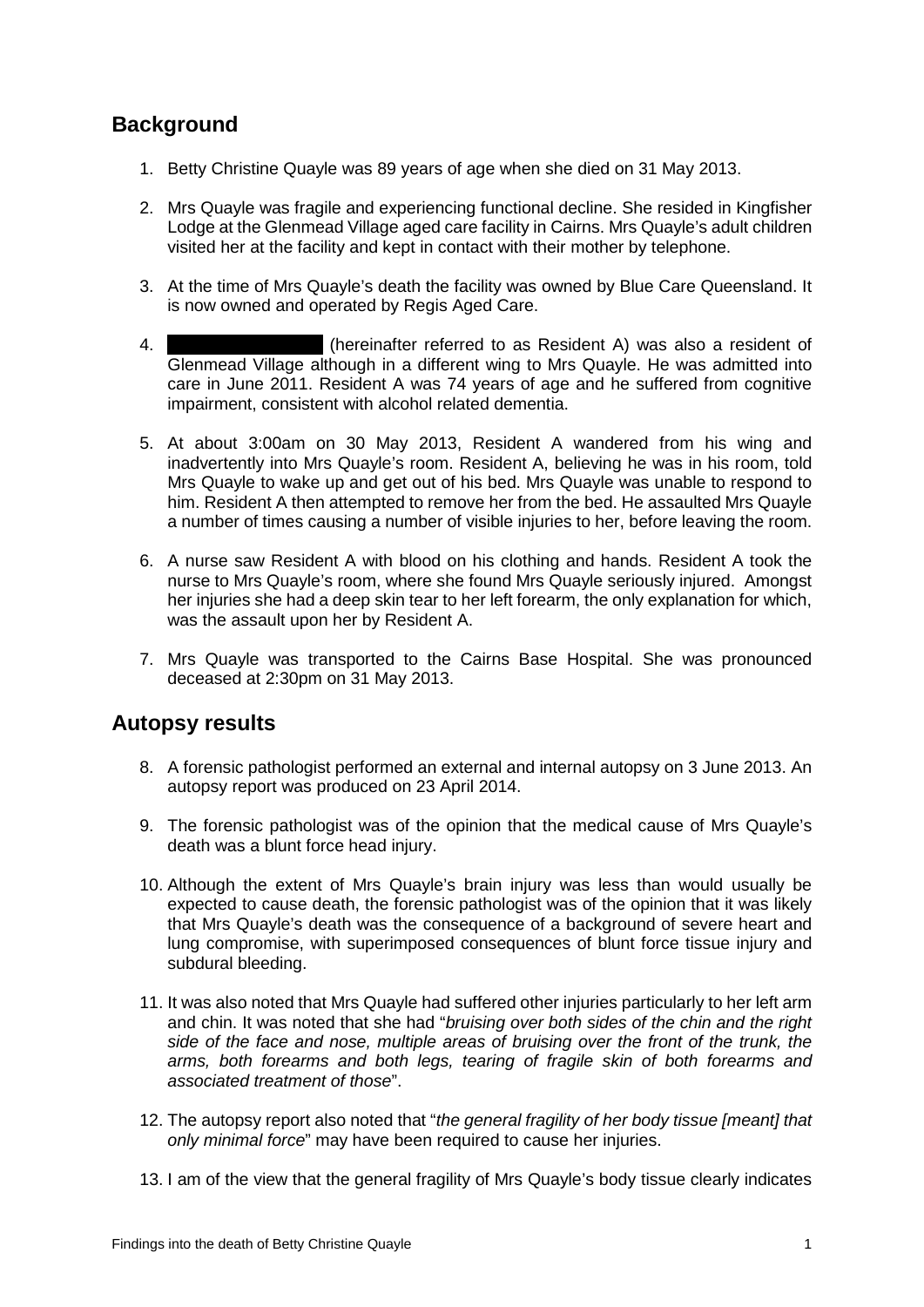her particular vulnerability, and her requirement for care and protection.

14. I accept the forensic pathologist's opinion as to the medical cause of Mrs Quayle's death.

#### <span id="page-3-0"></span>**Resident A's Admission and Behavioural History at Glenmead Village**

- 15. Prior to his admission Resident A was assessed by the Aged Care Assessment Team (ACAT) at the Cairns Hospital in May 2011. That assessment noted the following matters:
	- He had episodes of restlessness and aggression; and
	- He required a high level of care at a secure facility.
- 16. The Client Transfer Summary from the Cairns Hospital noted that Resident A "*can abscond or be aggressive*".
- 17. During Resident A's residence at Glenmead Village routine notes were made about his care and behavior. Those notes were disclosed as part of this investigation.
- 18. The Blue Care admission documentation noted that Resident A wandered frequently and required a secure environment. Although there was a tick box for the recording of "*physical aggression*", that part of the form was not completed. It was recommended that Resident A be placed in a locked, secure unit, because of his tendency to wander. It was not recommended that he be restrained in any way.
- 19. A further review of notes made during Resident A's residence at Glenmead Village indicates he engaged in a number of behaviours that were consistent with the ACAT assessment and the Client Transfer Summary. Whilst there may have been consistent behaviours there is no suggestion of any escalation of behaviours although the response received from Blue Care in relation to the draft findings raises the possibility of further incidents being undocumented.
- 20. The following table provides a history of incidents involving Resident A and decisions taken to manage his behaviours.

| Date         | <b>Event</b>                                                                                                                                                                                                                                                          |
|--------------|-----------------------------------------------------------------------------------------------------------------------------------------------------------------------------------------------------------------------------------------------------------------------|
| 3 June 2011  | Blue Care File Notes stated that Resident A:<br>Definitely needed dementia secure accommodation, even though he had settled<br>little in hospital;<br>• Gets very upset and aggressive if he does not get what he wants; and<br>• Is inclined to wander and get lost. |
| 30 June 2011 | Resident A was admitted to the Kingfisher Lodge 'Memory Support Area' at<br>Glenmead Village.<br>The Memory Support Area offered a higher level of care to residents who suffered<br>from significant cognitive and memory deficit and it was a secure unit.          |

#### <span id="page-3-1"></span>**2011**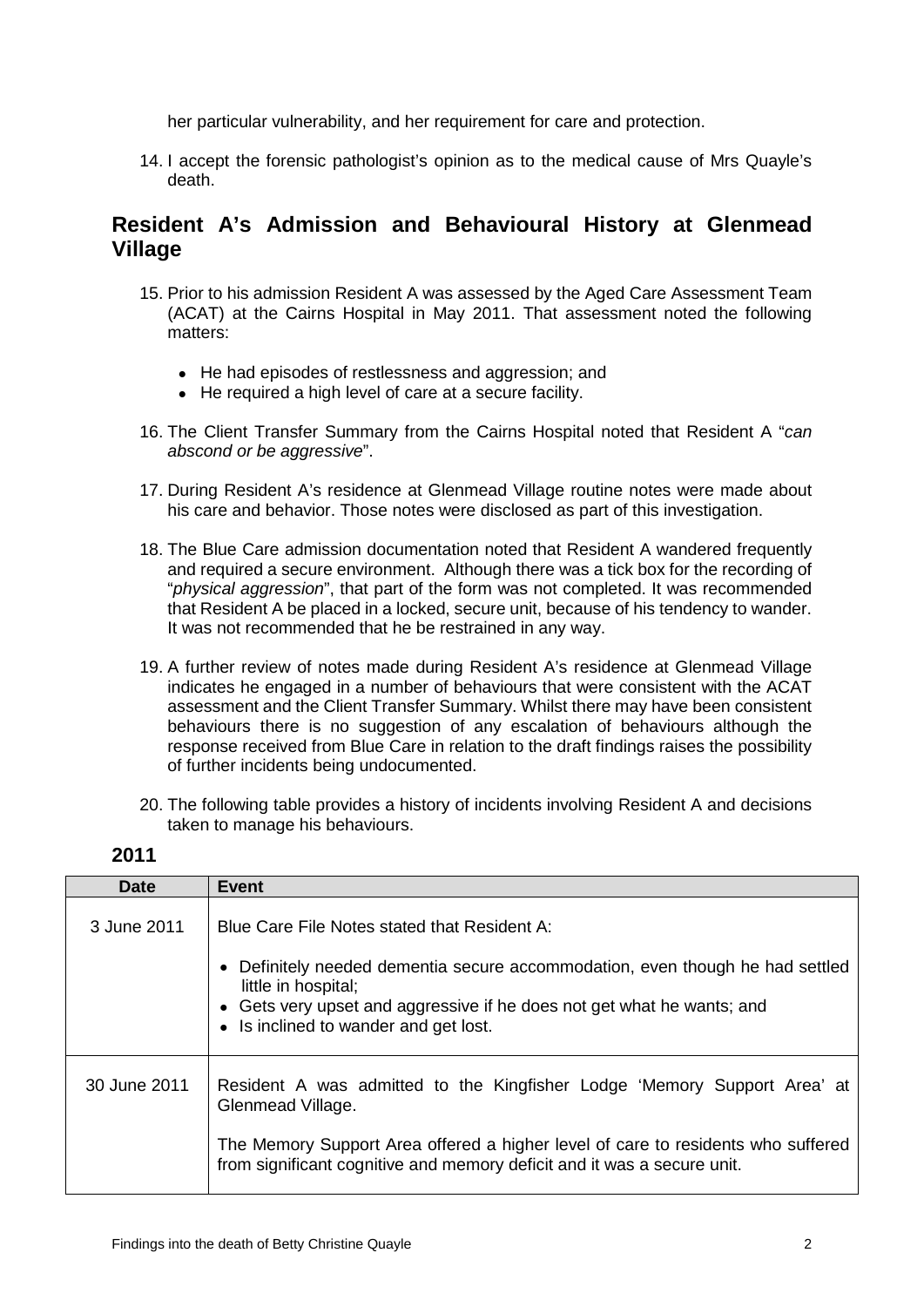| <b>Date</b>         | <b>Event</b>                                                                                                                                                                                                                                                                                           |
|---------------------|--------------------------------------------------------------------------------------------------------------------------------------------------------------------------------------------------------------------------------------------------------------------------------------------------------|
| 13 July 2011        | A review noted that Resident A was verbally aggressive.                                                                                                                                                                                                                                                |
| 16 July 2011        | Resident A picked up a dining chair in an attempt to throw the chair at another<br>resident.                                                                                                                                                                                                           |
| 27 July 2011        | Altercation between Resident A and another male resident almost resulting in a "fist<br>fight".                                                                                                                                                                                                        |
| 12 August 2011      | Resident A had a verbal altercation with another male resident and had to be<br>separated from him.                                                                                                                                                                                                    |
| 20 August 2011      | Resident A became very upset when another resident mistakenly walked into his<br>room.                                                                                                                                                                                                                 |
| 25 August 2011      | A review noted that Resident A:<br>Wandered;<br>Could become verbally/physically aggressive; and<br>$\bullet$<br>Was easily distracted.                                                                                                                                                                |
| 2 October 2011      | A review recommended that Resident A continue to be accommodated in a "locked"<br>unit'.                                                                                                                                                                                                               |
| 14 October<br>2011  | Resident A struck a female resident on the hand, causing bruising. He was later<br>remorseful and concerned that his behaviour would result in him having to stay in the<br>secure unit.                                                                                                               |
| 20 October<br>2011  | A case note indicates that the Medical Officer would discuss with Resident A's son<br>the possibility of Resident A being transferred to a low care unit in order to decrease<br>his frustration and aggression.                                                                                       |
| 20 October<br>2011  | File note indicates that staff on Resident A's lodge had phoned his son to ask for<br>permission to relocate him to the non-secure 'Heliconia Lodge'. It was noted that<br>Resident A's General Practitioner had suggested the relocation after having a<br>conference with Resident A and his carers. |
| 21 October<br>2011  | Six days after he struck another resident (14 October 2011), Resident A was moved<br>to the non-secure unit, Heliconia Lodge.                                                                                                                                                                          |
| 26 October<br>2011  | Resident A "absconded" from the facility. Staff were not alerted until dinner time.<br>Resident A was later found by a staff member outside of the facility.                                                                                                                                           |
| 4 November<br>2011  | Resident A absconded from the facility. When he returned, he thought he was<br>residing at the Kingfisher Lodge rather than the Heliconia Lodge.                                                                                                                                                       |
| 19 November<br>2011 | After returning from a trip, Resident A said that he had gone to the local hotel for a<br>couple of beers. He went to the hotel again later that evening.                                                                                                                                              |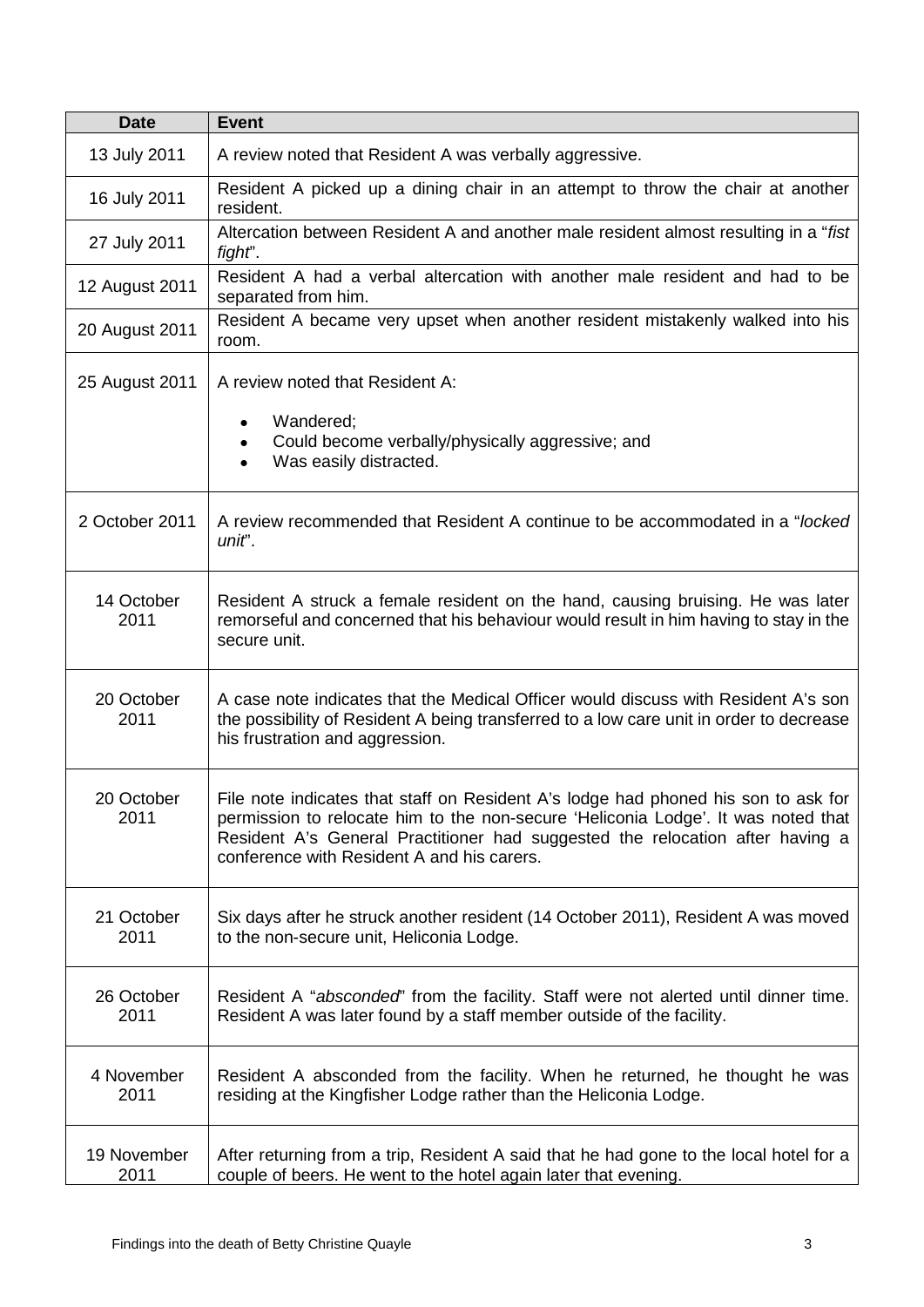| 21 November<br>2011 | Resident A absconded from the facility and he was located at the local hotel. |
|---------------------|-------------------------------------------------------------------------------|
| 28 November<br>2011 | Resident A yelled at kitchen staff.                                           |

#### <span id="page-5-0"></span>**2012**

| <b>Date</b>          | <b>Event</b>                                                                                                                                                                                                                                                       |
|----------------------|--------------------------------------------------------------------------------------------------------------------------------------------------------------------------------------------------------------------------------------------------------------------|
| 11 January<br>2012   | A Residential Care Plan noted that Resident A:<br>Became verbally and physically aggressive and abusive when he missed his<br>son or when he was unable to exit the lodge or run errands; and<br>Had physical altercations with co-residents.                      |
|                      | The strategies recommended to deal with Resident A's behaviour included:<br>To remove him to a place with fewer or no people;<br>$\bullet$<br>• To take him for a walk; and<br>To offer him reading material or TV.                                                |
| 7 May 2012           | Resident A was found wandering around the lodge trying to get out.                                                                                                                                                                                                 |
| 21 May 2012          | Resident A refused his medication and he came out from his room in his underwear.                                                                                                                                                                                  |
| 24 June 2012         | Resident A was easily annoyed and short-tempered to a severe level. 'Severe level'<br>was defined in the notes as a level that was a major interference with his everyday<br>life and where symptoms occurred often.                                               |
| 1 September<br>2012  | Resident A was wandering. He then wanted to return to his room, which he believed<br>to be room 19 at Kingfisher Lodge (rather than Heliconia Lodge). He became upset<br>because he thought there was somebody else in his bed.                                    |
| 18 September<br>2012 | Resident A was aggressive and swearing at staff in the dining room.                                                                                                                                                                                                |
| 21 September<br>2012 | Resident A was absent most of the shift and he was later located in his room<br>intoxicated.                                                                                                                                                                       |
| 28 September<br>2012 | Resident A was observed returning to the facility until 11:45pm. It was unclear what<br>time he had left as there had not been a handover with night staff at the<br>commencement of their shift. It was noted on Resident A's return that he smelt of<br>alcohol. |
|                      |                                                                                                                                                                                                                                                                    |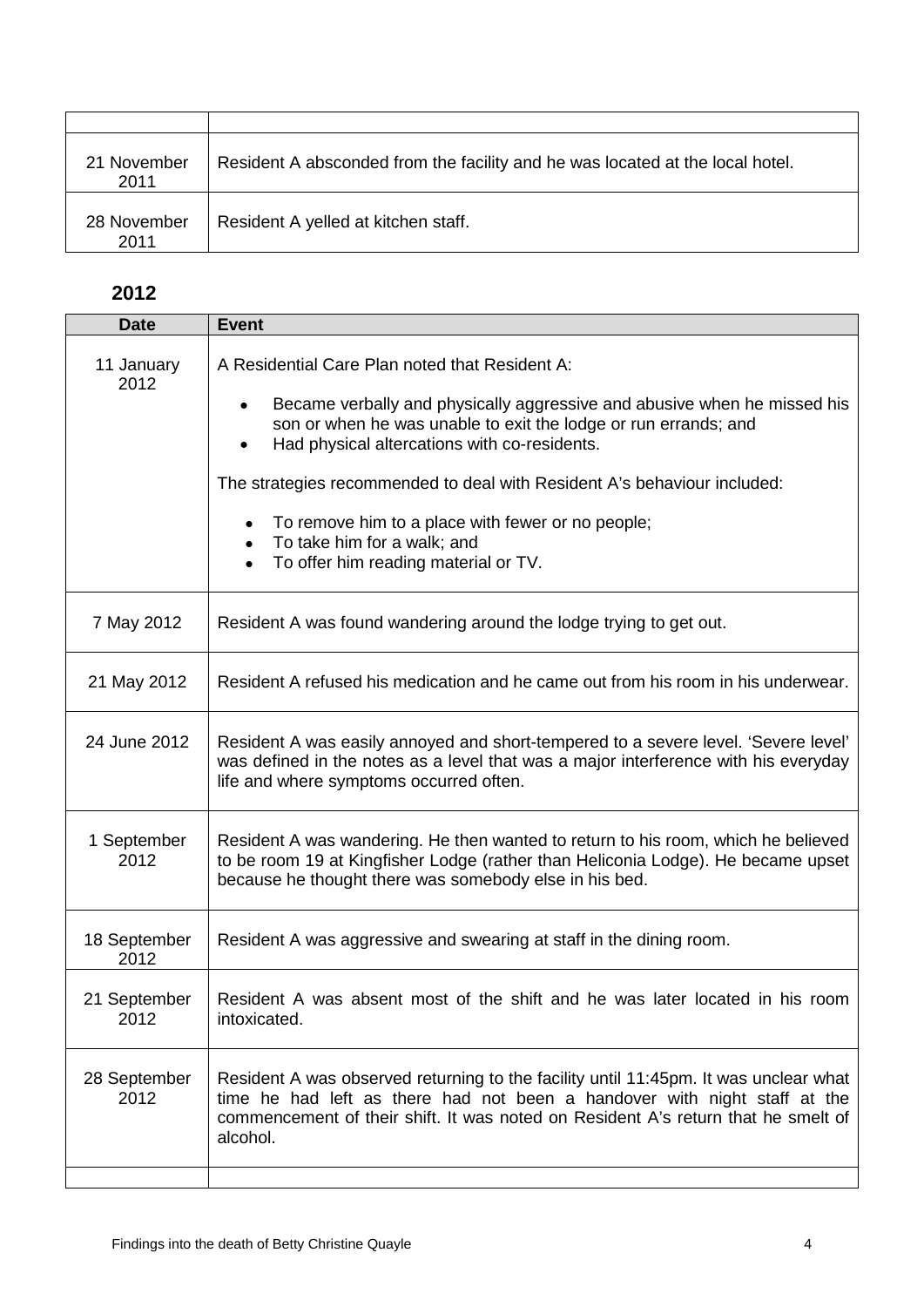|      | 19 December   Resident A was noted to have continued to go out to local hotels. |
|------|---------------------------------------------------------------------------------|
| 2012 |                                                                                 |

#### <span id="page-6-0"></span>**2013**

| <b>Date</b>         | <b>Event</b>                                                                                                                                                                                                                                                                                                                                                                                                                                                              |
|---------------------|---------------------------------------------------------------------------------------------------------------------------------------------------------------------------------------------------------------------------------------------------------------------------------------------------------------------------------------------------------------------------------------------------------------------------------------------------------------------------|
| 17 February<br>2013 | A Residential Care Plan again noted that Resident A had physical altercations with<br>other residents.                                                                                                                                                                                                                                                                                                                                                                    |
|                     | The same care strategies were recommended as the Care Plan dated January 2012.<br>They were to:                                                                                                                                                                                                                                                                                                                                                                           |
|                     | Remove him to a place with fewer or no people;<br>Take him for a walk; and<br>Offer him reading material or TV.                                                                                                                                                                                                                                                                                                                                                           |
| 18 February<br>2013 | It was noted that Resident A's "physical altercations with co-residents" was a<br>behavior that needed to be addressed. This was to be addressed by:                                                                                                                                                                                                                                                                                                                      |
|                     | Taking Resident A to a place with fewer people;                                                                                                                                                                                                                                                                                                                                                                                                                           |
|                     | Offering him reassurance and comfort; and<br>$\bullet$<br>Taking him for a walk or otherwise distracting him.                                                                                                                                                                                                                                                                                                                                                             |
| 2 March 2013        | Case notes recorded that Resident A:                                                                                                                                                                                                                                                                                                                                                                                                                                      |
|                     | Did not like people in his personal space; and<br>May become verbally or physically aggressive.                                                                                                                                                                                                                                                                                                                                                                           |
|                     | The same strategies were recommended as in the previous Care Plans. They were<br>to:                                                                                                                                                                                                                                                                                                                                                                                      |
|                     | Remove him to a place with fewer or no people;                                                                                                                                                                                                                                                                                                                                                                                                                            |
|                     | Take him for a walk; and<br>$\bullet$<br>Offer him reading material or TV.                                                                                                                                                                                                                                                                                                                                                                                                |
| 13 March 2013       | Resident A went missing from his unit. His whereabouts was unknown between<br>9:45am and 1:00pm.                                                                                                                                                                                                                                                                                                                                                                          |
| 27 March 2013       | Resident A left the facility and did not sign himself out. He returned at 1:30pm that<br>day.                                                                                                                                                                                                                                                                                                                                                                             |
| 1 April 2013        | Resident A left the facility and informed staff he was heading to the Redlynch<br>Shopping Centre. There was no notation as to what time he left. At 3:20pm a member<br>of the public called the facility and reported they had located Resident A on Reservoir<br>Road, he was described as appearing "lost and tired". A staff member collected him.<br>When he was collected Resident A informed the staff member that he had "taken a<br>wrong turn and become lost". |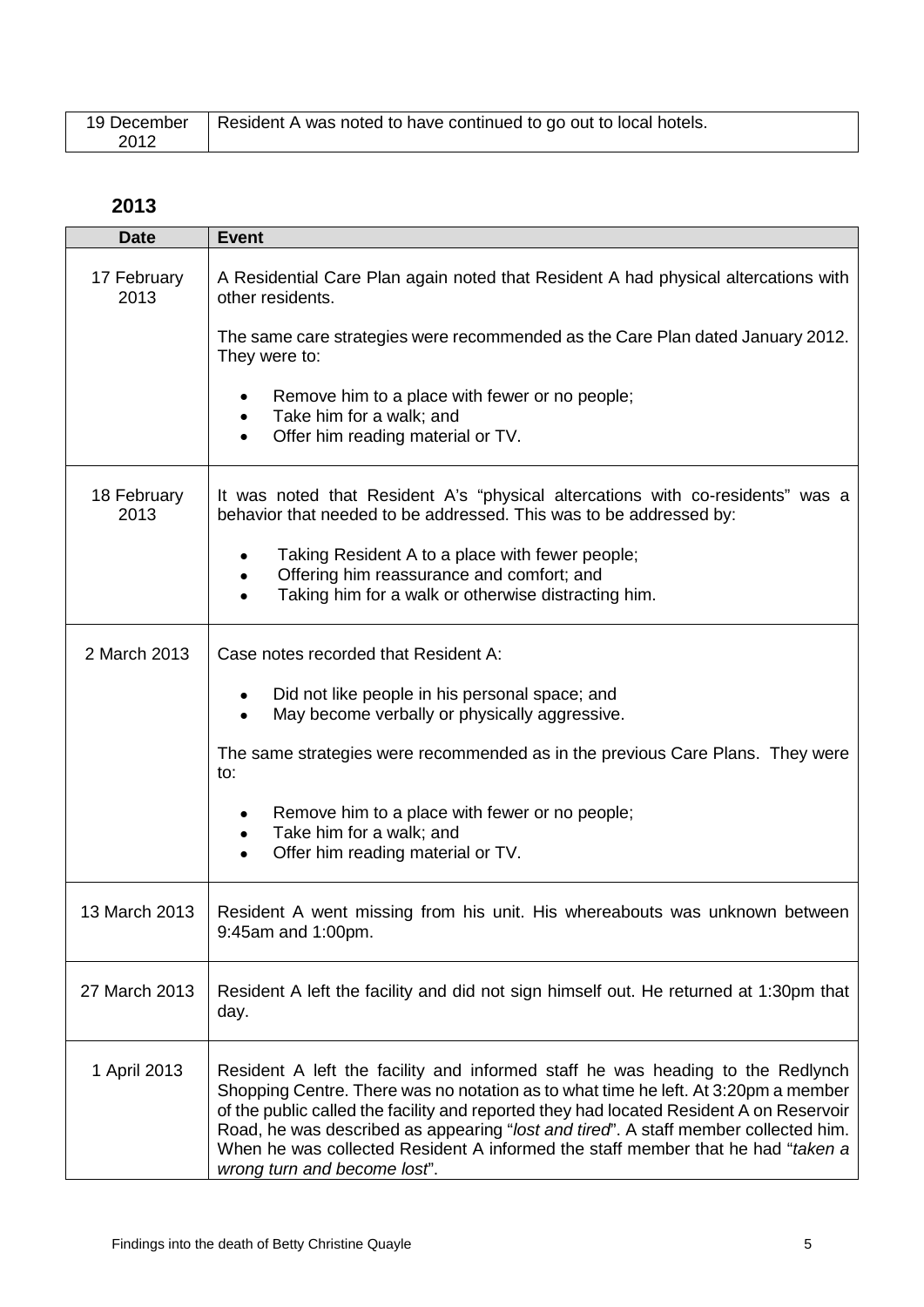| 9 April 2013  | Resident A was not in his room when the doctor visited. He "became very angry"<br>when he later realised that he had missed his appointment.                                                                                                                                                                                                                                                                                                     |
|---------------|--------------------------------------------------------------------------------------------------------------------------------------------------------------------------------------------------------------------------------------------------------------------------------------------------------------------------------------------------------------------------------------------------------------------------------------------------|
| 10 April 2013 | Resident A was found on Lake Street in Cairns after having a seizure and fallen. He<br>had sustained a laceration to his forehead that was treated at the Cairns Hospital. At<br>3:45pm a staff member of the Hospital notified the facility of Resident A's admission.<br>There is no notation from the facility as to when Resident A had left the facility or any<br>conversations he may have had with staff members prior to his departure. |
| 17 April 2013 | Resident A "became very angry" and he "began yelling at staff". He then left the<br>facility and caught a bus to a hotel.                                                                                                                                                                                                                                                                                                                        |
| 19 April 2013 | A review of Resident A's behaviour noted concerns regarding his " <i>physical</i><br>altercations with others". However, the review stated that no new strategies were<br>required.                                                                                                                                                                                                                                                              |
| 1 May 2013    | Resident A refused his medications at 9:00pm and it was noted that he was drunk<br>and that he had become angry. He later had a seizure and he was put back in bed.<br>However, he refused his sleeping medication.                                                                                                                                                                                                                              |
| 2 May 2013    | Resident A became aggressive when he was requested to take his evening<br>medication.                                                                                                                                                                                                                                                                                                                                                            |
| 15 May 2013   | Resident A was outside the lounge room playing music on a device. Another resident<br>approached him and asked him to turn it off. Resident A refused and the other<br>resident "hit out at him". Resident A "retaliated" and "hit back". Neither Resident A<br>nor the other resident sustained any injuries from this incident.                                                                                                                |
| 30 May 2013   | At around 3:00am, Resident A entered Mrs Quayle's room and struck her a number<br>of times with a pillow.                                                                                                                                                                                                                                                                                                                                        |

- 21. In addition to the above incidents, a "Behaviour Monitoring Tool" recorded 24 occasions between 3 July 2011 and 18 September 2012 where Resident A had acted aggressively or where he was agitated. The document was not continued after December 2012.
- 22. There was also a general trend in the records of Resident A refusing his mood stabilizing and sleeping medication.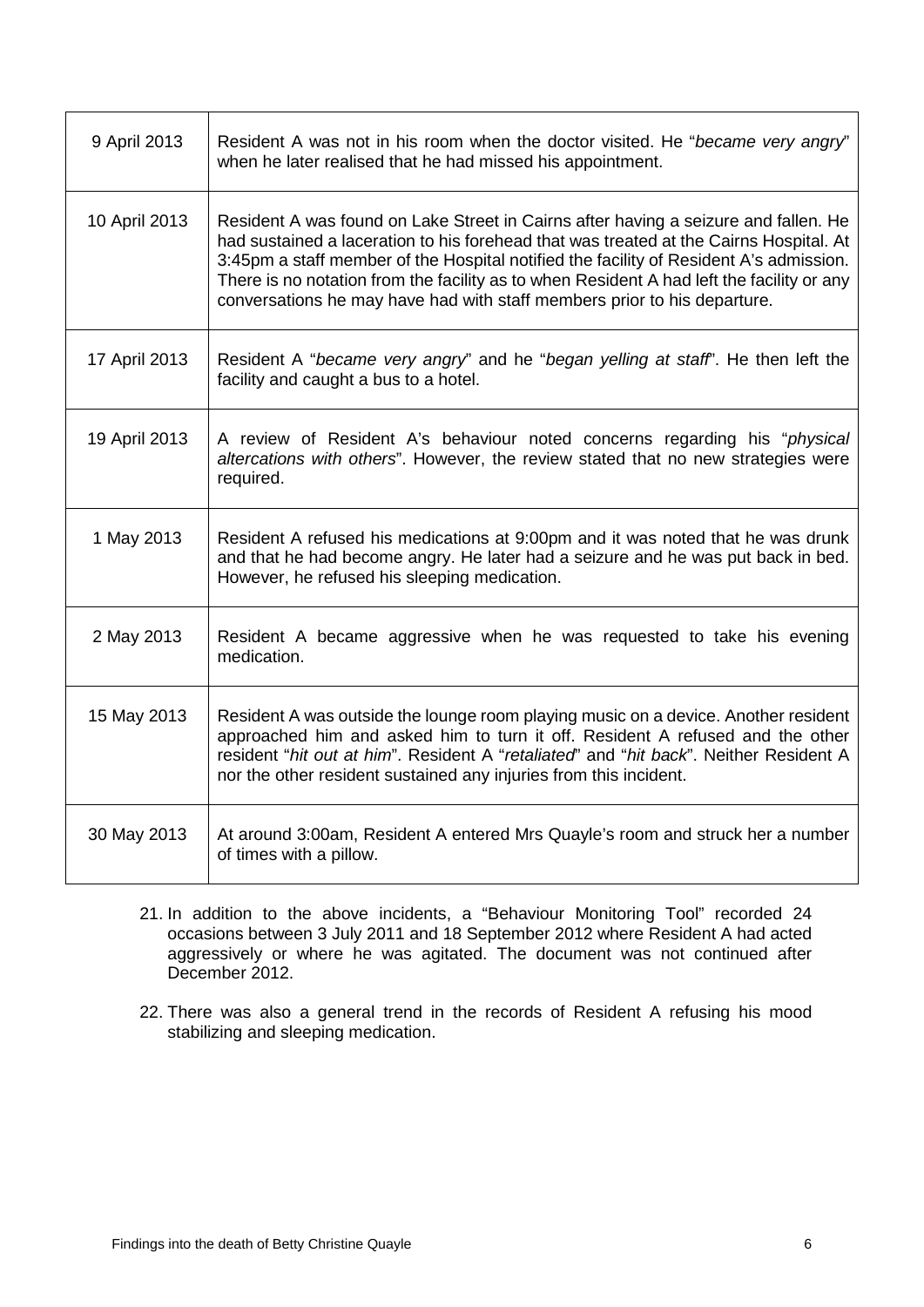# <span id="page-8-0"></span>**Outcome of criminal proceedings against Resident A**

- 23. Resident A was initially charged by the police with unlawfully doing grievous bodily harm to Mrs Quayle. This was later upgraded to a charge of manslaughter.
- 24. On 16 June 2016, the Mental Health Court found that Resident A was of unsound mind at the time of Mrs Quayle's death and manslaughter charge was discontinued.

#### <span id="page-8-1"></span>**Blue Care's review of the circumstances of Mrs Quayle's death**

- 25. Blue Care Queensland advised me that they conducted a thorough investigation into the circumstances of Mrs Quayle's death. In response to my request for information, Blue Care advised me (through their legal representatives) by letter dated 31 October 2017 that:
	- Although Resident A had been aggressive in the past, it was believed that his aggressive behaviour was being adequately responded to, and it was "*wholly unexpected*" that he would assault another patient;
	- Resident A was not returned to the facility following Mrs Quayle's death. He spent the following year as an inpatient at the Cairns Hospital;
	- On the day of Mrs Quayle's death, Blue Care reported the incident to its accreditation body (the Australian Aged Care Standards and Accreditation Agency);
	- Glenmead Village was audited (for the purposes of accreditation) by the Australian Standards and Accreditation Agency in March 2013, September 2013, and September 2014. Each time, the facility was found to be meeting all of the expected outcomes; and
	- Glenmead Village was sold by Blue Care to Regis Aged Care in 2015.

26. In response to Mrs Quayle's death, Glenmead Village:

- Counselled nursing staff on the relevant policies and procedures, including how to respond to an emergency; and
- Provided refresher training to staff on missing resident procedures.
- 27. A 'Riskman System' has also been introduced since Mrs Quayle's death. The system captures trends and near misses, such as aggressive behaviour. If there is a potential for harm, the service manager will conduct a review and investigation.

# <span id="page-8-2"></span>**Audit of Glenmead Village by the Australian Aged Care Standards and Accreditation Agency**

- 28. On 15 May 2018 a request was sent to the Aged Care Complaints Commission (Qld) requesting a review of draft findings, which at that time looked solely at the conduct of Blue Care in relation to this matter.
- 29. That request was subsequently referred to the Department of Health (Cth) as they held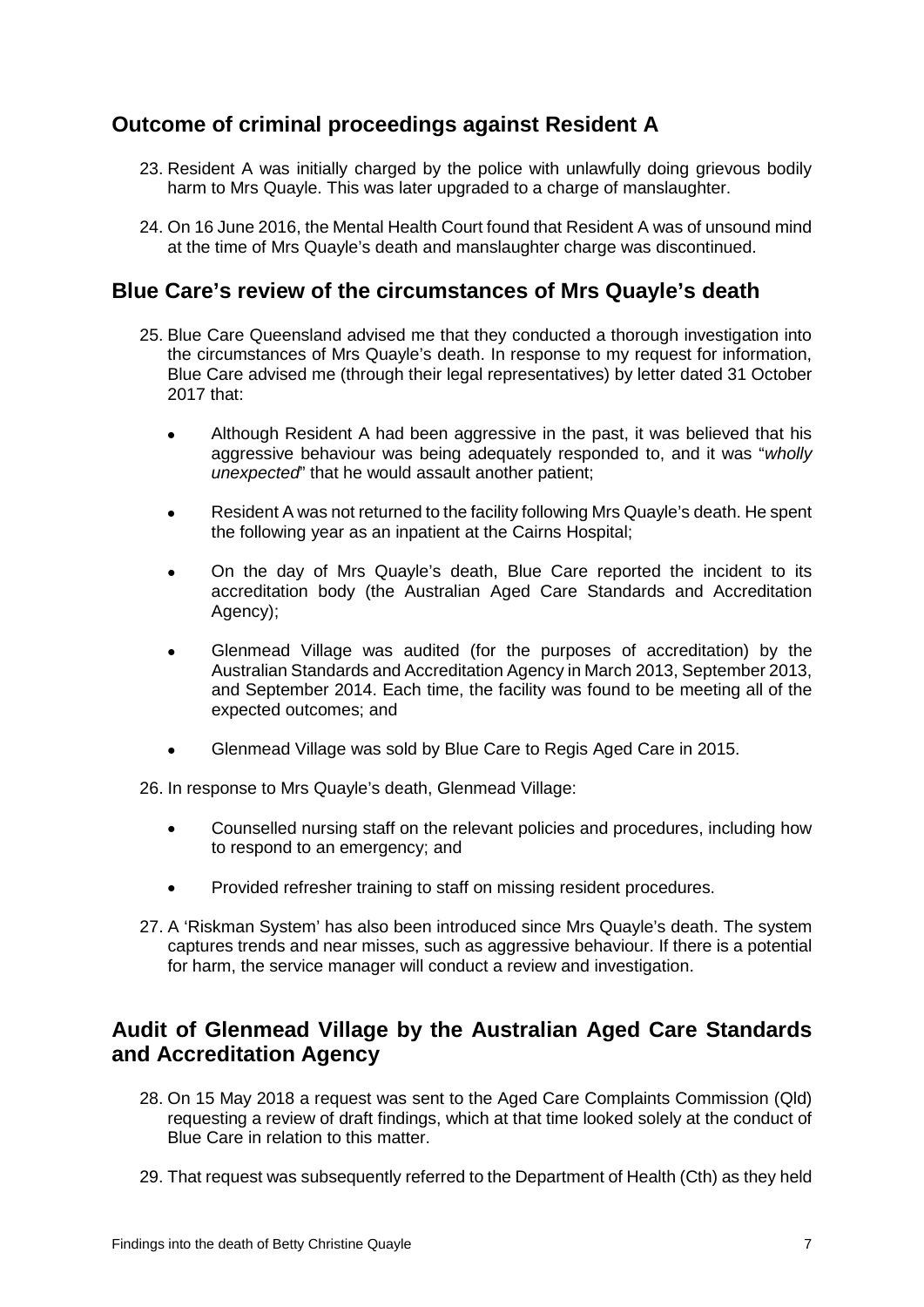the relevant records. The Department of health responded on 29 June 2018 noting that at the time of Mrs Quayle death the agency responsible for the accreditation of Glenmead Village was the Australian Aged Care Standards and Accreditation Agency (AACSAA).

- 30. AACSAA is now known as the Australian Aged Care Quality Agency (AACQA) hereafter referred to as 'the Agency'.
- 31. For the purpose of these findings any reference to 'the Agency' is a reference to both the current and former entity.
- 32. In its response the Department of Health provided four documents:
	- a. A copy of the correspondence from the Northern Coroner's office on 15 May 2018;
	- b. A copy of the Residential Care Plan for Resident A dated 2 March 2013;
	- c. A copy of an 'Assessment Contact Report' by the Agency dated 4 July 2013; and
	- d. A response from the Department of Health dated 28 June 2018.
- 33. The response from the Department included an attachment (Attachment A) that was in effect a chronology of internal processes that occurred after the assault of Mrs Quayle.
- 34. The Residential Care Plan noted that Resident A "*doesn't like people in his personal space, he may become verbally or physically aggressive*". The Plan also noted he had a "*lack of inhibitations [sic] r/t cognitive impairment*".
- 35. I note the care strategies were focused on Resident A, and did not consider safety strategies with respect to other residents.
- 36. The Assessment Contact Report, a report on the Glenmead facility, was completed by the Agency on 4 July 2013.
- 37. It was not initially obvious to me that the report was triggered by Mrs Quayle's death as it does not refer to her or the circumstances directly relating to her death. The report nonetheless noted that Glenmead Village:
	- Met the expected outcomes for 'behavioural management'; and
	- Met the expected outcomes for "physical environment and safety management".
- 38. In their report the Agency concluded that:
	- The environment was monitored;
	- Problems were identified; and
	- Problems were actioned to ensure that the facility was safe and secure.
- 39. With regard to the issues in paragraphs 37 and 38 I note those observations were made within 5 weeks of Resident A wandering without impediment into Mrs Quayle's room at approximately 3am.
- 40. The Agency reported that 17 of the 18 care recipients they interviewed as part of their Assessment Contact Report felt safe and secure at Glenmead Village.
- 41. The Agency identified that there were inconsistencies at Glenmead Village in terms of the recording of triggers and causes of residents' challenging behaviours in Care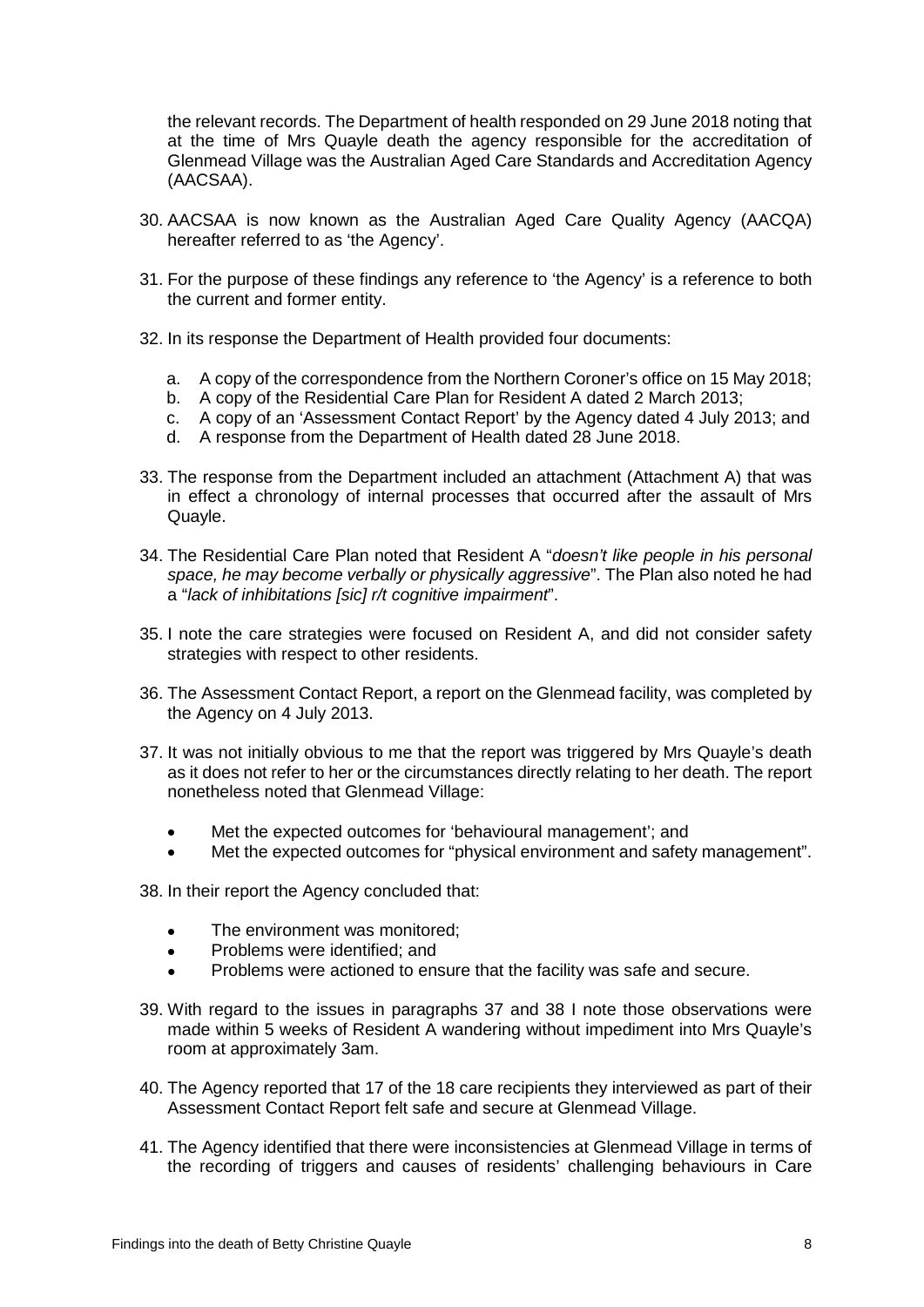Plans. It was suggested that Glenmead Village might benefit from reviewing its processes to ensure there was a shared understanding of causes and triggers of challenging behaviours.

- 42. Although the Agency identified that incidents were not consistently recorded in the Glenmead Village incident management system and subsequently not entered into Care Plans, it found action was being taken to address challenging behavior incidents.
- 43. Having regard to Attachment A to the response from the Department of Health it appears they conducted their own assessment on 19 July 2013. The Departmental assessment had access to the Assessment Contact Report produced by the Agency.
- 44. On 23 July 2013 the Department wrote to Glenmead Village advising to the effect:

"*the Department would take no further action relating to the incident, as it was satisfied the provider had complied with its reporting obligations and reasonable actions had been taken in relation to the incident*".

45. I conclude from that and a subsequent letter from the Agency dated 2 November 2018, that the Assessment Contact Report was triggered by the death of Mrs Quayle.

#### <span id="page-10-0"></span>**Responses to Draft Findings**

- 46. Upon receiving the material from the Department of Health the draft findings were further revised to include that response.
- 47. The revised draft findings in relation to Mrs Quayle's death were provided to the Australian Aged Care Quality Agency (the Agency) and Blue Care in order to give them an opportunity to respond.
- 48. The Agency was provided a copy of the draft findings on 21 September 2018.
- 49. On 2 November 2018 the Agency provided a written response. They stated:
	- Their own investigation (into Mrs Quayle's death on 31 May 2013) was yet to be completed;
	- The Agency also confirmed that it conducted an accreditation audit of Glenmead Village on 5-7 March 2013;
	- They did not agree with the draft conclusion to the extent that "*Mrs Quayle's death was not investigated, examined or analysed*" by them;
	- In that regard they considered as inaccurate the implication that the Agency had a responsibility to investigate Mrs Quayle's death;
	- Instead they identified their role as to "*examine the operations of the residential aged care service under the Accreditation Standards, including, relevantly, standards relating to behaviour, facility safety and medication management*";
	- The Agency conducted such an examination on 7-8 May 2013 and did not identify any "*systemic issues*" with behaviour management at that time;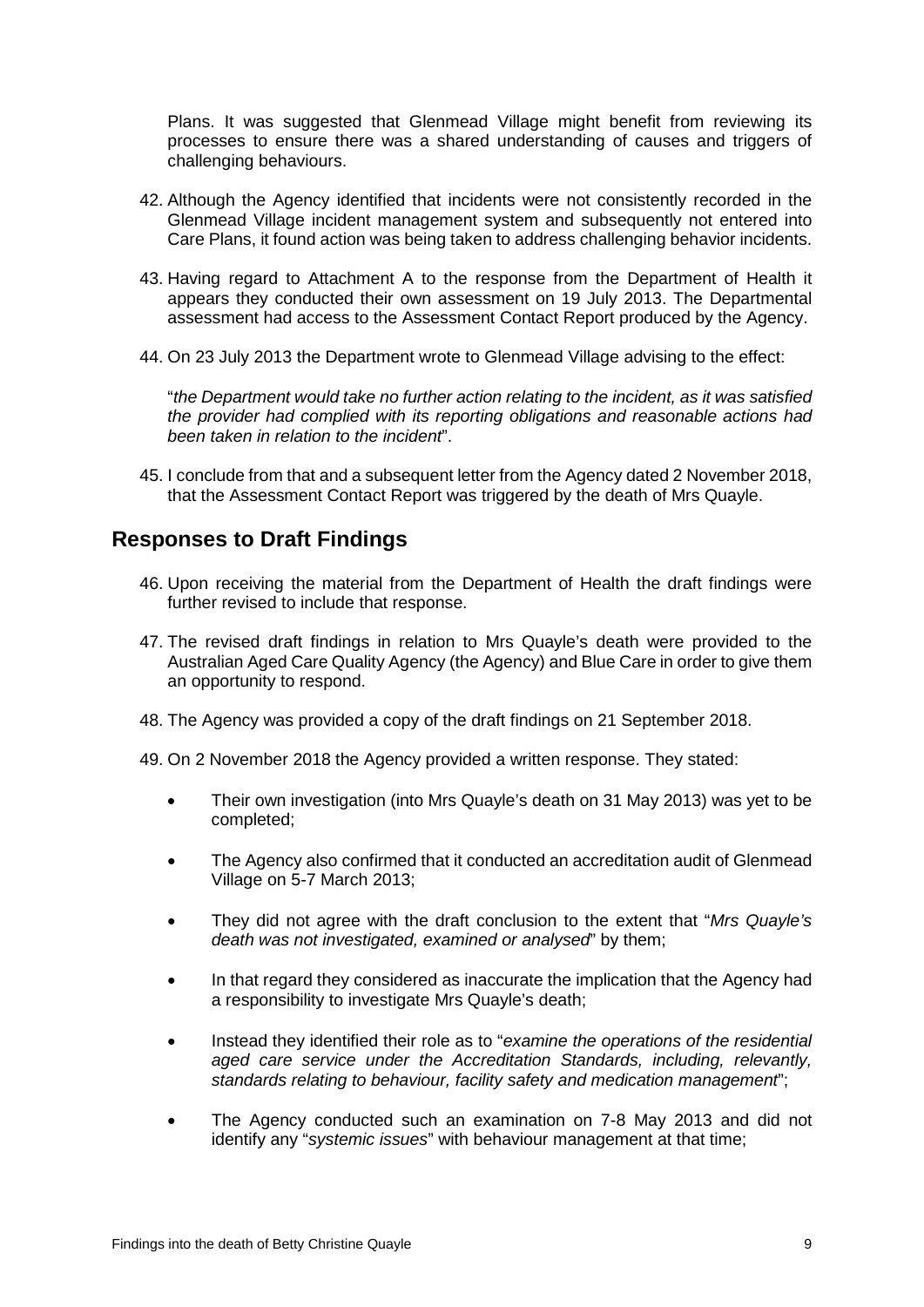- The Agency acknowledged that prior to that Glenmead Village had conducted a behaviour management review of Resident A in April 2013;
- Following Mrs Quayle's death the Agency reassessed the facility on 4 July 2013. It concluded that the facility was compliant;
- The Agency noted Resident A had since been removed from Glenmead Village "*thus eliminating any ongoing risk he may have posed to the residents*"; and
- The Agency agrees it would have been "*preferable*" to have mentioned Mrs Quayle's death in their July 2013 report.
- 50. The reference to 7-8 May 2013 appeared incongruous with the chronology of events in relation to Mrs Quayle. Further clarification was then sought from the Agency in that regard. The Agency confirmed the 7-8 May visit (preceding Mrs Quayle's death and therefore unrelated) was an unannounced assessment contact visit. That assessment focussed on outcomes relevant to 'Standard 2 – Health and Personal Care'.
- 51. It is unclear to me whether this 7-8 May assessment contact visit was connected with Resident A and his behaviours or whether it focused on an unrelated issue. I therefore cannot have regard to it. Although it raises a matter of concern for the Agency's response on 2 November 2018 in that they have seemingly relied upon that assessment contact visit and the behaviour review from April 2013 to satisfy itself of Glenmead Village's compliance with standards for behaviour management.
- 52. Returning to their letter of 2 November 2018, the Agency requested I reconsider my initial statement in the draft report that "*Mrs Quayle's death was not investigated, examined on analysed*" by them. I decline to make any changes.
- 53. I am of the view that when a resident of a facility dies in circumstances such as these, and the death is not recorded by the accrediting body during a review conducted within weeks of the death; there must be reflection by the Agency about the lack of a death review process when considering behaviour management and facility safety. How could one be done without reference to the other?
- 54. I am of the view that the response received from the Agency was inadequate for the following reasons:
	- a) It failed to identify whether specific or general regard was had to Resident A's behaviours during their contact with Glenmead Village in the months leading to Mrs Quayle's death particularly the March 2013 contact which had a broader scope given it was concerned with reaccreditation;
	- b) I find this failure all the more egregious given the draft findings gave a clear account of Resident A's behaviours in the almost two years prior to March 2013;
	- c) In that regard the response also failed to identify what other examinations were conducted by the Agency after Resident A was first admitted to the facility; and whether any behaviour management issues were identified on those occasions;
	- d) The Agency's response also failed in that it placed undue weight on the behaviour review conducted by Glenmead Village on 19 April 2013, as a means of satisfying itself after that fact, that Glenmead Village was compliant; and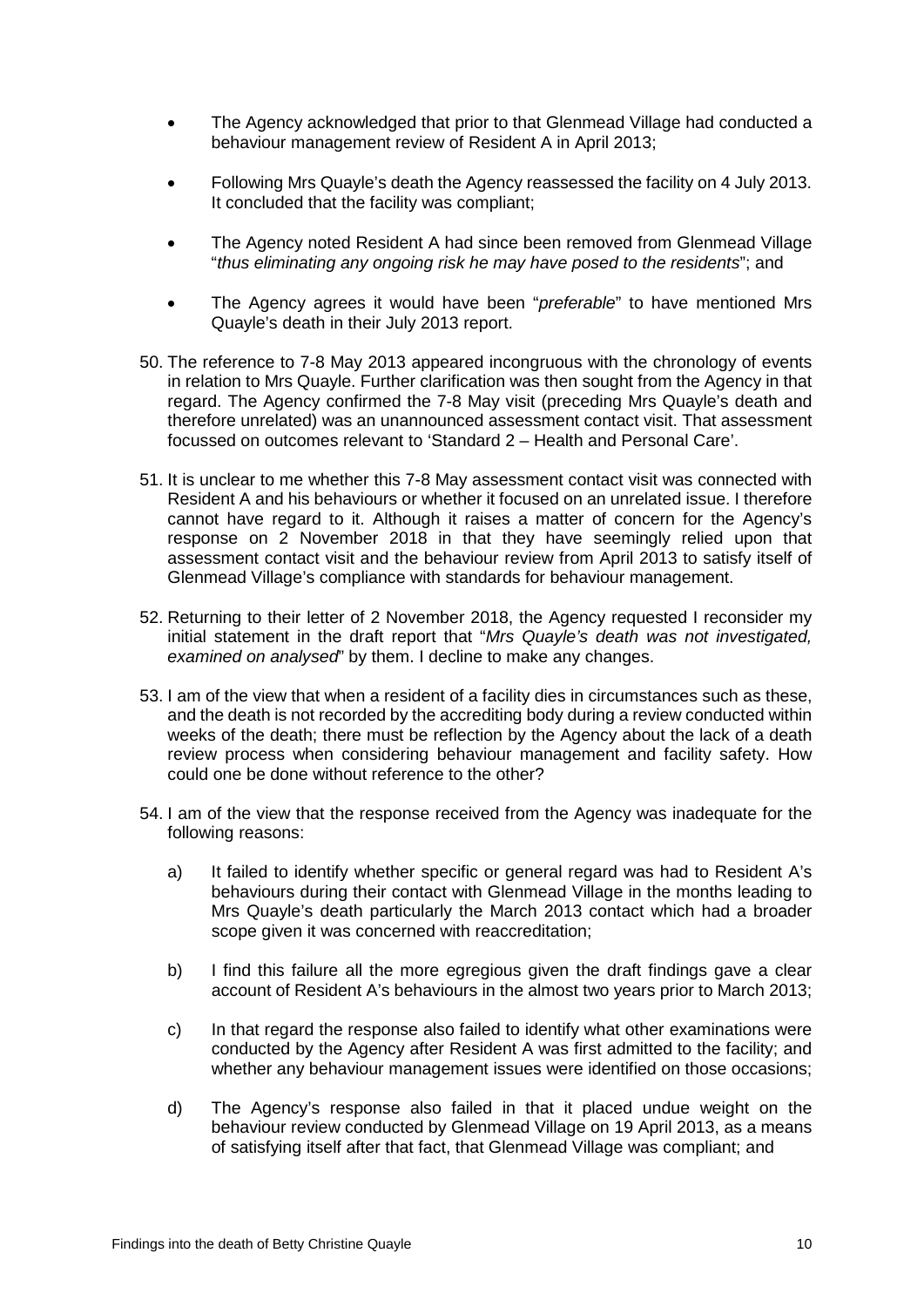- e) By highlighting Resident A's removal from the facility as a means of reducing risk, the Agency, whether consciously or not, unduly attributed responsibility to him individually, and failed to properly consider whether management practices concerning behaviour of all residents at the facility were adequate.
- 55. Blue Care was also provided with a copy of the draft findings on 21 September 2018.
- 56. On 16 November 2018 a response from was received from Blue Care via their legal representatives. In that response they:
	- Sought to redefine Resident A's behaviour from what had been described as "*a clear history of violence*" in the conclusion of the draft findings but accepted that he engaged in aggressive behaviours;
	- Raised limitations as to their ability to manage certain behaviours such as alcohol consumption by, and physical movement of, residents;
	- Identified that Resident A's behaviour was not at a "*high risk*" threshold such that might see him placed in a psychiatric facility for the long-term;
	- Identified they were unable to exclude Resident A from the facility in the absence of alternative arrangements;
	- Accepted Resident A's "*dementia caused behaviours*" required high level care;
	- Accepted decisions were made to manage his behaviours that saw him moved from a secure to an open unit;
	- Acknowledged that residents in age care are more susceptible to serious injury from "*less than extreme force*";
	- Notwithstanding that, they did not expect Resident A's behaviours might "*lead to the death of another resident*";
	- Fully cooperated with regulatory bodies after the death of Mrs Quayle;
	- Operated within a regulatory framework that required them to balance what they describe as "*competing obligations*" to provide a safe environment with residents personal, civic, legal and consumer rights;
	- Have since 2013 introduced new methodologies to review, escalate and resolve behavioural incidents;
	- Have since 2016 expanded their annual auditing system for residential services

57. I make the following observations with respect of the response from Blue Care:

a) The rights of residents to live in a safe and comfortable environment that ensures their quality of life should not be seen as "*competing*" with rights of residents to achieve control of their own lives within residential care. To say that, improperly suggests that from time to time one must take precedence over the other, or that one can only be provided at the expense of another. These rights should be seen as mutual, that is, in common with each other not in conflict.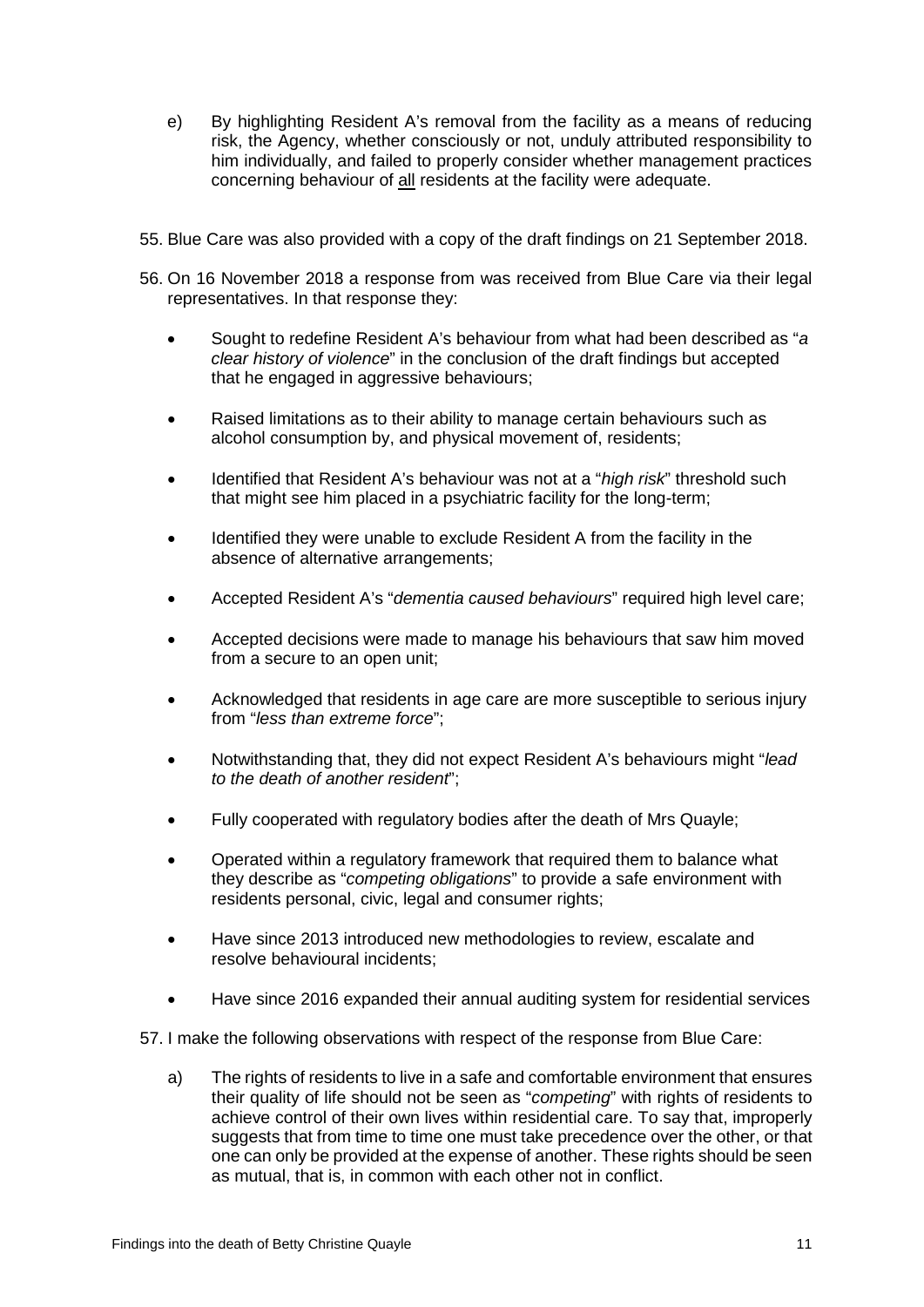- 58. I also raise the following specific concern with respect to the response from Blue Care. At paragraph 1.2 of their response they stated "*It is not uncommon (emphasis added) for residents with dementia to display similar behaviour to that of Resident A*" and that staff manage complex behaviours including physical and verbal aggression on a "*regular basis*".
- 59. At paragraph 3.1 of their response Blue Care describe their record keeping model as "*exception based*", that is records are only made when something "*out of the ordinary occurs*".
- 60. Given Blue Care accept the physical and verbal behaviours of Resident A were not uncommon but would only be recorded if they were "*out of the ordinary*" the possibility is raised that there may have been further incidents by Resident A that were not documented. The response also suggests that certain behaviours may become 'normalized' over time such that certain risks may not be fully perceived or appreciated.
- 61. In their response Blue Care has also suggested that this matter should not be referred to the Aged Care Complaints Commissioner (ACCC) on the basis that it does not fall within the definition of a "*disciplinary body*" pursuant to s.48(5) of the *Coroners Act 2003*. I take a contrary view.
- 62. The s.48(5) definition of a "*disciplinary body*" includes a body that "*can sanction*" **or** "*recommend sanctions*". In that regard I note that s.65-1 of the *Aged Care Act 1997 (Cth)* expressly states that it is the Secretary (of the Department of Health) that can impose sanctions on an approved provider. However pursuant to s.95A-1 of the *Aged Care Act 1997 (Cth)* the functions of ACCC include those set out in the Complaints Principles contained in s.94A-1.
- 63. Specifically s.94A-1(2)(g) of the Complaints Principles provides a mechanism by which the ACCC can provide "*information relating to complaints and concerns*" to the Secretary (of the Department of Health). I read the words "*provision of information*" broadly to include recommending sanctions. To that effect I maintain my decision to refer this matter to the ACCC for further consideration (directed to the newly formed Aged Care Quality and Safety Commission).
- 64. To remove any doubt, I will also refer this matter to the Secretary of the Department Health (Cth).

# <span id="page-13-0"></span>**Next of Kin Concerns**

- 65. A copy of the draft findings was provided to Mrs Quayle's children, her next of kin.
- 66. The next of kin were understandably concerned that Blue Care regarded Resident A's assault of Mrs Quayle as "*wholly unexpected*" taking into account his known history of aggressive behavior, as documented in these findings. They were further concerned that whilst Blue Care had taken remedial action since Mrs Quayle's death, any systems failing prior to her death, were neither owned or acknowledged.
- 67. In that regard I refer paragraph 8.3 of the Blue Response dated 16 November 2018, in which they stated:

"*Blue Care accepts that Mrs Quayle's death should not have occurred, however at the time, it is difficult to see what could have been done differently or better, to manage*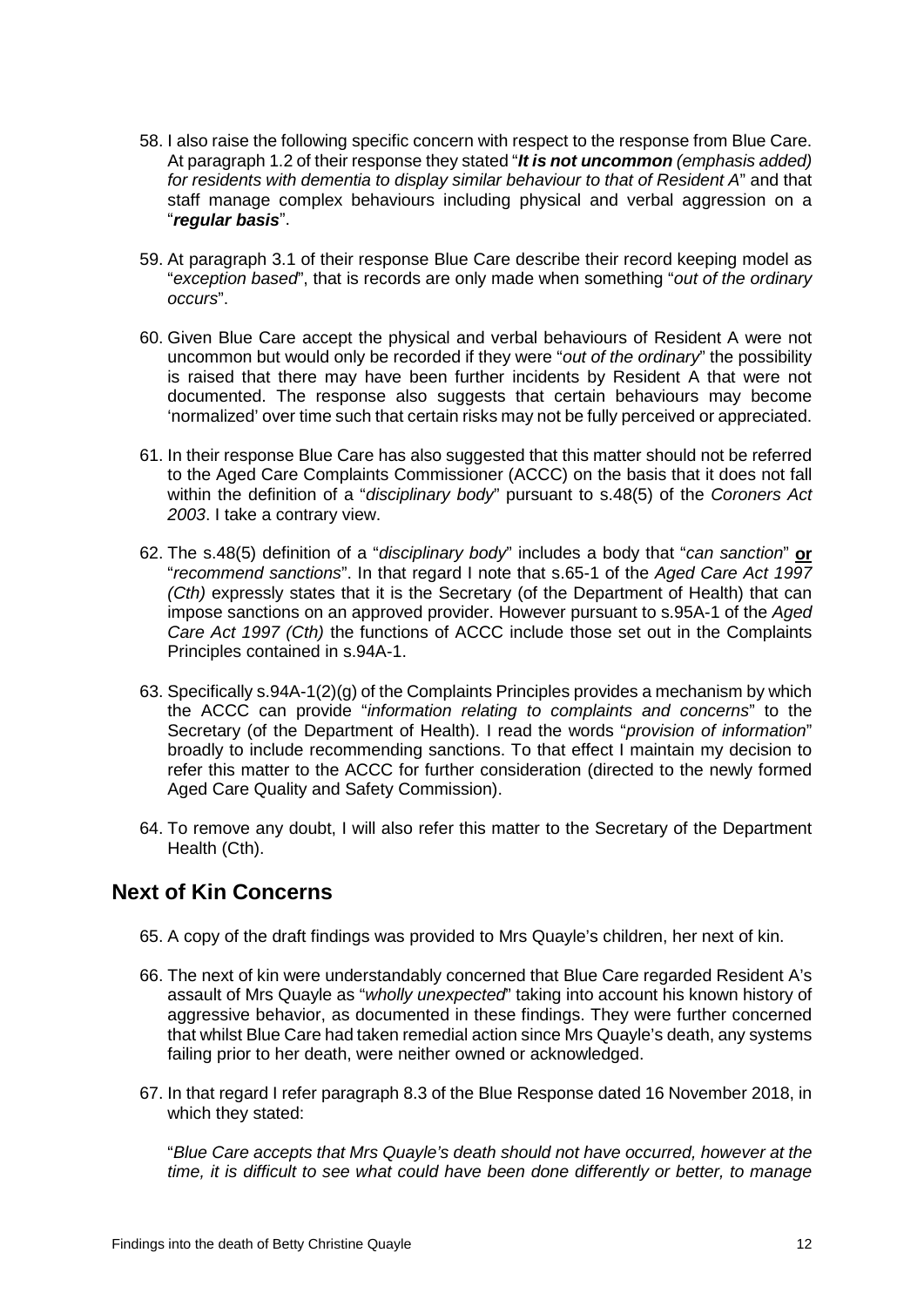*the risk posed by [Resident A] in the context of the inability to forcibly restrain or detain him. His move to Heliconia from Kingfisher did in fact reduce the risk of harm by him to other residents and staff, and was in accordance with the medical advice provided by [his General Practitioner]*"

68. Mrs Quayle's next of kin also raised a concern with respect of the response from the Agency. In particular the response by the Agency that Glenmead Village had met the expected outcomes for 'behavioural management' and 'physical environment and safety management'. Their concern being that if that is the case then the standards require change.

#### <span id="page-14-0"></span>**Conclusions and Findings**

- 69. Mrs Quayle was a vulnerable resident. She, and all other residents, were entitled to live in a safe and comfortable environment that ensured their quality of life.
- 70. Resident A had a clear history of violence towards staff and other residents. He also regularly absconded from the aged care facility, consumed alcohol at local hotels, refused to take his sleeping and mood stabilizer medication, and entered other patients' rooms.
- 71. Glenmead Village made the decision to move Resident A from a secure unit to a nonsecure unit six days after an altercation with a female resident, because Resident A's General Practitioner's suggested that it might 'decrease his frustration'.
- 72. General Practitioner had Resident A's best interests in mind, however that suggestion was only one of the many factors in the mix and should have been properly weighed against the safety, welfare and particular vulnerabilities of all other residents. That responsibility rests with the facility.
- 73. The safety and welfare of all residents at the facility was paramount against the background of the known risk of violent and aggressive behaviours exhibited by Resident A.
- 74. Resident A's behaviors continued in the non-secure environment where he remained for approximately 19 months, from October 2011 until Mrs Quayle's death in May 2013.
- 75. The Australian Aged Care Standards and Accreditation Agency (AACSAA) (now the Australian Aged Care Quality Agency) conducted an audit of Glenmead Village one month after the death of Mrs Quayle and essentially concluded that there were no systemic issues. Mrs Quayle's death was not investigated, examined or analysed by the agency.
- 76. Glenmead Village was assessed as fully compliant with the accreditation standards. No reference to Mrs Quayle's death, or the circumstances of her death, was made in the AACSAA report although they now acknowledge it would have been preferable to do so.
- 77. I find that Mrs Quayle died at the Cairns Base Hospital (renamed the Cairns Hospital on 31 May 2013).
- 78. I find the medical cause of Mrs Quayle's death was blunt force head injury.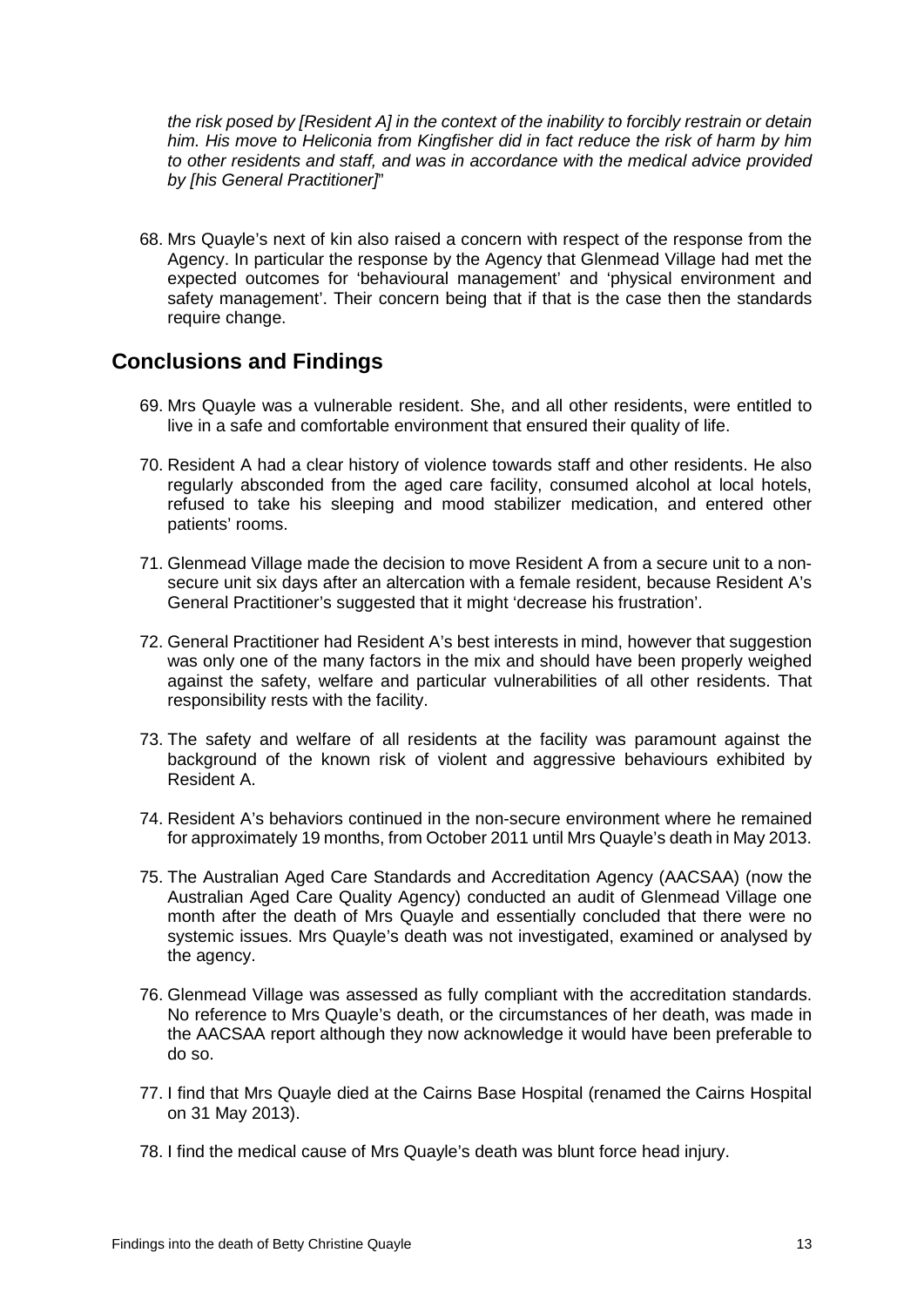- 79. It is alleged that a pillow may have been used during the assault however I have regard to the severity of her other injuries noting that she was particularly vulnerable to injury from minimal force. There were no direct witnesses to the event.
- 80. I find that Mrs Quayle's injuries were as a result of Resident A using a pillow and / or other means during the assault.
- 81. I find that if Glenmead Village had adequately managed the risk of harm posed by resident A, Mrs Quayle's death could have been prevented.
- 82. Blue Care have not acknowledged any systems or procedural failures on their part in this instance.

#### <span id="page-15-0"></span>**Referrals**

83. I direct that a copy of my findings be provided to:

- The Secretary of the Department of Health (Cth):
- The Aged Care Quality and Safety Commission.
- 84. I further direct that a copy of these findings be provided to the Royal Commission into Aged Care Quality and Safety.

#### <span id="page-15-1"></span>**Conclusion**

I do not intend to hold an Inquest into the death of Betty Quayle as I am satisfied I have sufficient information to enable me to make findings.

These are my findings and I direct that they be published on the website of the Coroners Court of Queensland as I consider it is in the public interest to do so.

I extend my sincerest condolences to Mrs Quayle's adult children on the death of their much loved mother in such tragic circumstances.

#### <span id="page-15-2"></span>**Findings required by s. 45**

#### <span id="page-15-3"></span>*Identity of the deceased -* Betty Christine Quayle

<span id="page-15-4"></span>**How she died -** At approximately 3.00am on 30 May 2013, Betty Christine Quayle, an 89 year old woman and resident of Glenmead Nursing Home Cairns, a facility then operated by Blue Care Queensland, was assaulted in her bed by Resident A who mistakenly believed she was occupying his room. Resident A used a pillow and / or other means to inflict a head injury causing Mrs Quayle's death.

<span id="page-15-5"></span>**Place of death -** Cairns Base Hospital Cairns QLD 4870